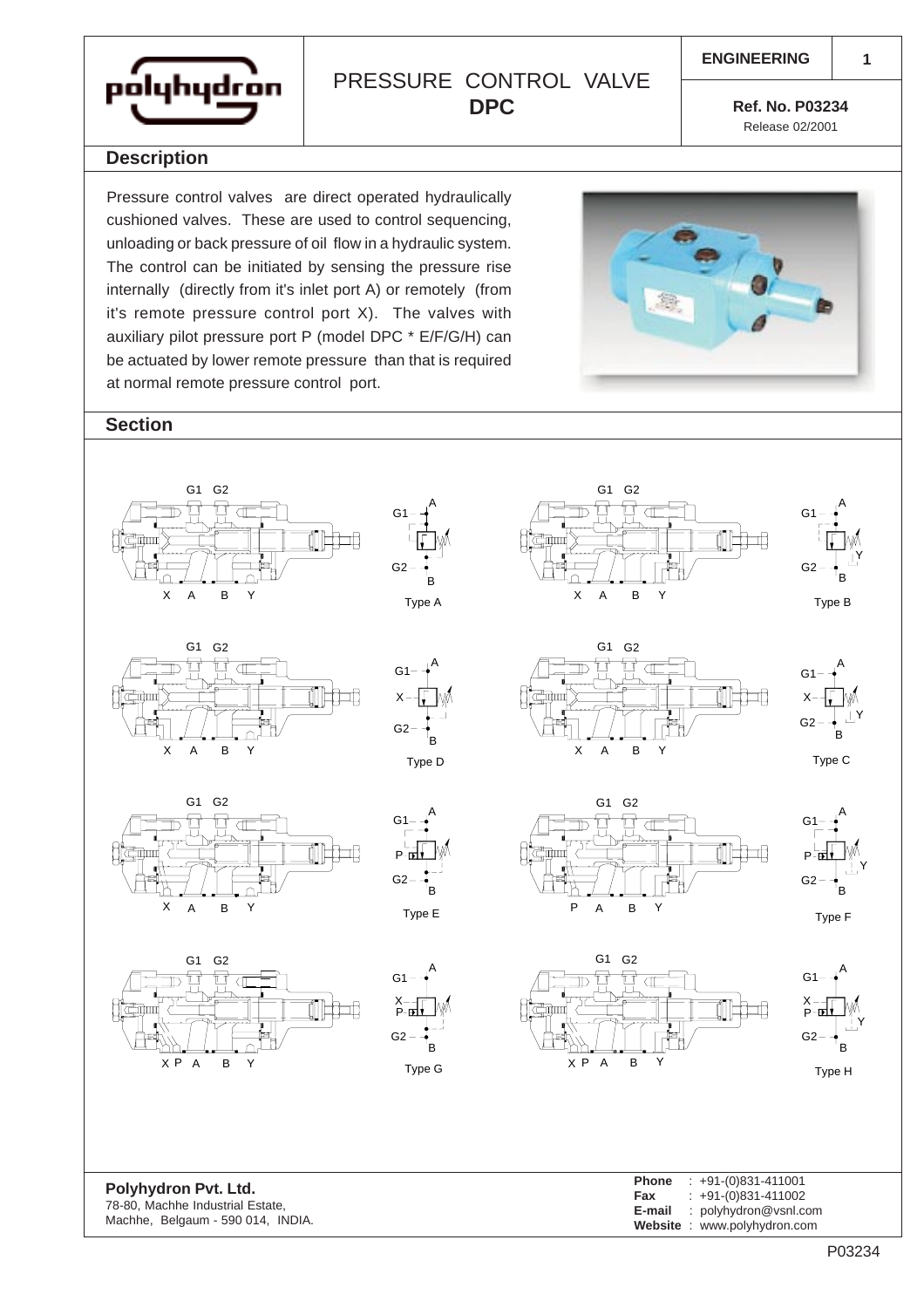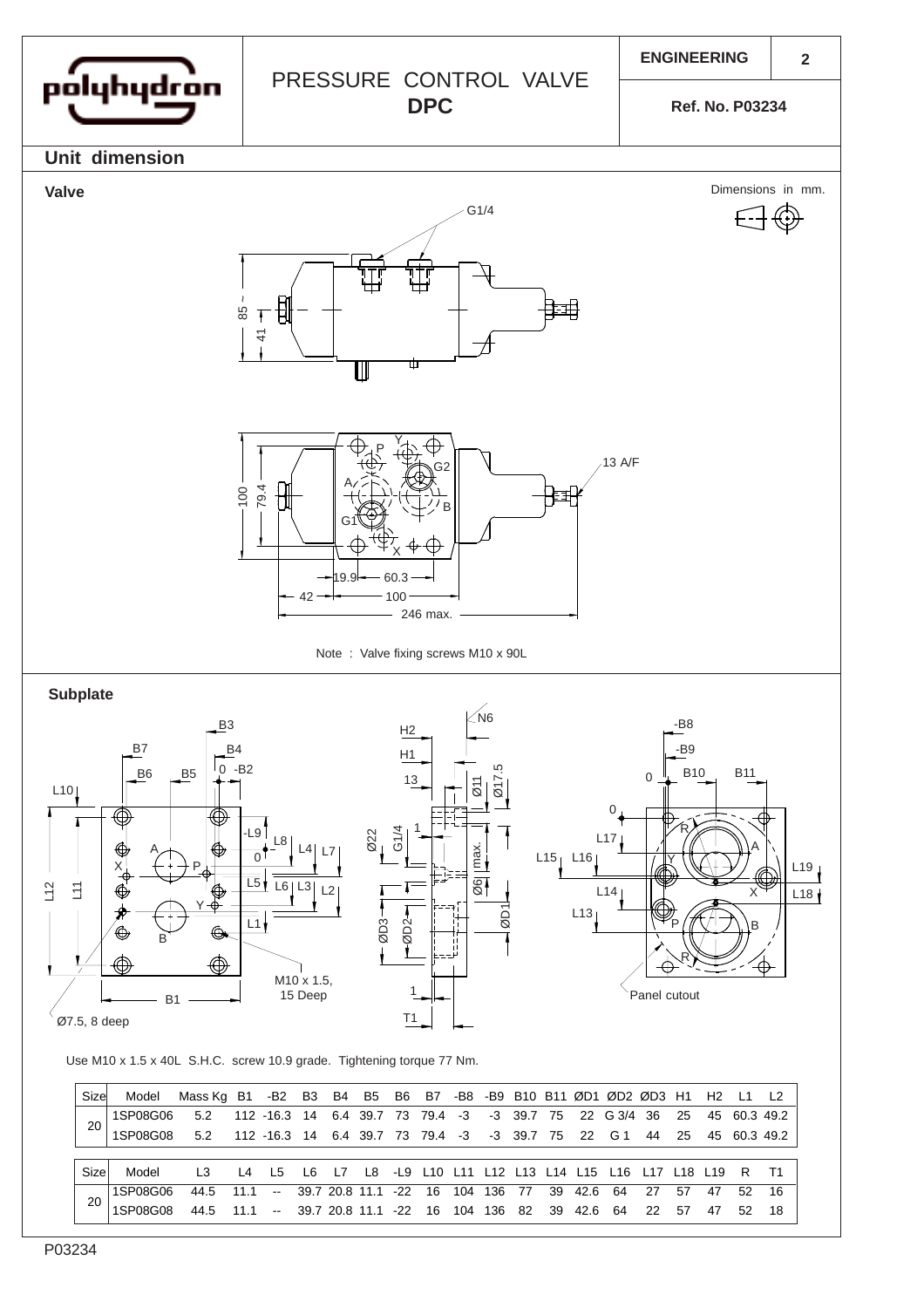

## PRESSURE CONTROL VALVE **DPC**

**Ref. No. P03234**

|                                                                                                      |   |                                                                                                           | <b>Technical specification</b>      |                               |                                                        |                                                                                             |  |                        |                                            |           |  |  |  |  |
|------------------------------------------------------------------------------------------------------|---|-----------------------------------------------------------------------------------------------------------|-------------------------------------|-------------------------------|--------------------------------------------------------|---------------------------------------------------------------------------------------------|--|------------------------|--------------------------------------------|-----------|--|--|--|--|
|                                                                                                      |   |                                                                                                           |                                     |                               | Direct actuated, spool type with hydraulic cushioning. |                                                                                             |  |                        |                                            |           |  |  |  |  |
|                                                                                                      |   |                                                                                                           |                                     |                               |                                                        | Subplate mounting                                                                           |  |                        |                                            |           |  |  |  |  |
|                                                                                                      |   |                                                                                                           |                                     |                               |                                                        | Optional                                                                                    |  |                        |                                            |           |  |  |  |  |
| Direction of Flow                                                                                    |   |                                                                                                           |                                     |                               |                                                        | Port A to port B                                                                            |  |                        |                                            |           |  |  |  |  |
| Maximum working pressure                                                                             |   |                                                                                                           |                                     |                               |                                                        | For valves with internal drain                                                              |  |                        |                                            |           |  |  |  |  |
|                                                                                                      |   |                                                                                                           |                                     |                               |                                                        | A, X & P  350 bar.<br>B  To be piped directly to tank at an atmospheric pressure.           |  |                        |                                            |           |  |  |  |  |
|                                                                                                      |   |                                                                                                           |                                     |                               |                                                        | For valves with external drain                                                              |  |                        |                                            |           |  |  |  |  |
|                                                                                                      |   |                                                                                                           |                                     |                               |                                                        | A, B & X  350 bar.                                                                          |  |                        |                                            |           |  |  |  |  |
|                                                                                                      |   |                                                                                                           |                                     |                               |                                                        | Y  To be piped directly to tank at an atmospheric pressure.                                 |  |                        |                                            |           |  |  |  |  |
|                                                                                                      |   |                                                                                                           | Pilot pressure required at auxilary |                               |                                                        |                                                                                             |  |                        |                                            |           |  |  |  |  |
| remote control port P.                                                                               |   |                                                                                                           |                                     |                               |                                                        | Minimum 12% of the set pressure for valve, with operating pressure                          |  |                        |                                            |           |  |  |  |  |
|                                                                                                      |   |                                                                                                           |                                     |                               |                                                        | 100 or 50 bar. Minimum 7% of the set pressure for valve with<br>operating pressure 160 bar. |  |                        |                                            |           |  |  |  |  |
| Fluid temperature range                                                                              |   |                                                                                                           |                                     |                               |                                                        | -10 °C to +80 °C                                                                            |  |                        |                                            |           |  |  |  |  |
|                                                                                                      |   |                                                                                                           |                                     |                               |                                                        | 10 cSt to 380 cSt.                                                                          |  |                        |                                            |           |  |  |  |  |
|                                                                                                      |   |                                                                                                           |                                     | Fluid cleanliness requirement |                                                        | As per ISO 16/13.                                                                           |  |                        |                                            |           |  |  |  |  |
| Flow handling capacity                                                                               |   |                                                                                                           |                                     |                               |                                                        | 160 l/min.                                                                                  |  |                        |                                            |           |  |  |  |  |
|                                                                                                      |   |                                                                                                           |                                     |                               |                                                        | 7.5 kg.                                                                                     |  |                        |                                            |           |  |  |  |  |
|                                                                                                      |   |                                                                                                           |                                     |                               |                                                        |                                                                                             |  |                        |                                            |           |  |  |  |  |
|                                                                                                      |   | <b>Ordering code</b>                                                                                      |                                     |                               |                                                        |                                                                                             |  |                        |                                            |           |  |  |  |  |
|                                                                                                      |   |                                                                                                           |                                     |                               |                                                        |                                                                                             |  |                        |                                            |           |  |  |  |  |
|                                                                                                      |   |                                                                                                           |                                     | <b>DPC</b>                    | 20                                                     | D                                                                                           |  |                        | 160                                        | 10        |  |  |  |  |
|                                                                                                      |   |                                                                                                           |                                     |                               |                                                        |                                                                                             |  |                        |                                            |           |  |  |  |  |
| Direct acting pressure                                                                               |   |                                                                                                           |                                     |                               |                                                        |                                                                                             |  |                        | Design code                                |           |  |  |  |  |
| control valve                                                                                        |   |                                                                                                           |                                     |                               |                                                        |                                                                                             |  |                        | Subject to change                          |           |  |  |  |  |
|                                                                                                      |   |                                                                                                           |                                     |                               |                                                        |                                                                                             |  |                        | installation dimensions                    |           |  |  |  |  |
|                                                                                                      |   |                                                                                                           |                                     |                               | Size 20                                                |                                                                                             |  |                        | remain same for design<br>code 10 thru 19. |           |  |  |  |  |
|                                                                                                      |   |                                                                                                           |                                     |                               |                                                        |                                                                                             |  |                        |                                            |           |  |  |  |  |
|                                                                                                      | A | Back pr. valve directly operated internal drain.                                                          |                                     |                               |                                                        |                                                                                             |  |                        | Max. pr.                                   | Range.    |  |  |  |  |
|                                                                                                      | В | Sequence valve directly operated external drain.                                                          |                                     |                               |                                                        |                                                                                             |  |                        | 160 bar.                                   | 40 to 160 |  |  |  |  |
|                                                                                                      | C | Sequence valve remotely controlled external drain.<br>Unloading valve remotely controlled internal drain. |                                     |                               |                                                        |                                                                                             |  |                        | 100 bar.                                   | 25 to 100 |  |  |  |  |
|                                                                                                      | D |                                                                                                           |                                     |                               |                                                        |                                                                                             |  | 50<br>bar.<br>13 to 50 |                                            |           |  |  |  |  |
| Back pr. valve directly operated with auxiliary<br>E<br>remote control P, connection internal drain. |   |                                                                                                           |                                     |                               |                                                        |                                                                                             |  |                        |                                            |           |  |  |  |  |
|                                                                                                      | F | Back pr. valve directly operated with auxiliary                                                           |                                     |                               |                                                        |                                                                                             |  |                        |                                            |           |  |  |  |  |

Note : Subplate to be ordered separately.

remote control P, connection external drain.  $G$  Back pr. valve remotely controlled, with auxiliary remote control P, connection internal drain.

 $H$  Back pr. valve remotely controlled with auxiliary remote control P, connection external drain.